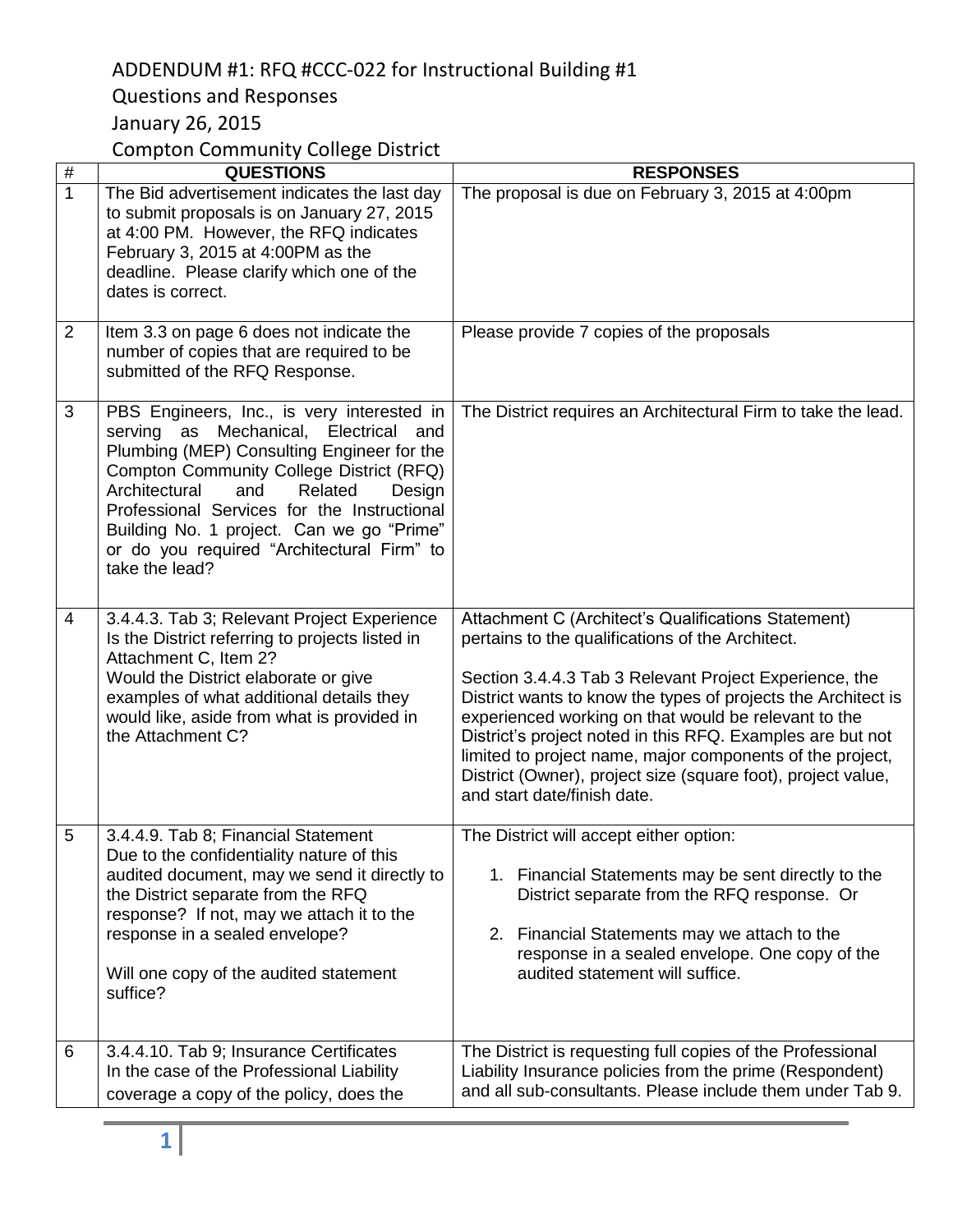# ADDENDUM #1: RFQ #CCC-022 for Instructional Building #1

# Questions and Responses

### January 26, 2015

Compton Community College District

| $\overline{7}$ | District want full copies of the Professional<br>Liability Insurance policies (from the prime<br>and all sub-consultants)? (This could result<br>in many pages. Our Policy alone is 25<br>pages.) If so, does the District want these<br>copies within this Tab 9 or under an<br>Appendix?<br>Item 4.3 does not show the weight for each<br>criteria.                                                                                                                           | Weighted criteria is still under review and will be finalized<br>February 3, 2015.                                                                                                                                                                 |
|----------------|---------------------------------------------------------------------------------------------------------------------------------------------------------------------------------------------------------------------------------------------------------------------------------------------------------------------------------------------------------------------------------------------------------------------------------------------------------------------------------|----------------------------------------------------------------------------------------------------------------------------------------------------------------------------------------------------------------------------------------------------|
| 8              | Page 8 of the RFQ, Section 3. RFQ<br>Response, Item 3.4.4.9: There are two Tab<br>8's. Should the Financial Statement section<br>be referred to in our response as Tab 8 or<br>Tab 9: Financial Statement? Please note<br>Tab 8: is also assigned to Proposed<br>Schedule. And if this changes then, should<br>Tab 9. Insurance Certificates become Tab<br>10 Insurance Certificates?                                                                                           | The District will accept either option:<br>1. Change 3.4.49 Tab 8 Financial Statement to Tab<br>9, change 3.4.4.10 Tab 9 Insurance Certificates to<br>Tab 10. Or<br>2. Combine Proposed Schedule and Financial<br>Statements under the same Tab 8. |
| 9              | Attachment D, Item 1. Responder's<br>Proposed Project Team: It appears that the<br>titles/roles are more in line with a<br>Contractor. Can we modify the roles to<br>match our firm's roles? For example, see list<br>below as possible options?<br>Project Executive - change to Project<br>а.<br><b>Director</b><br>Project Manager, Job Captain - change<br>b.<br>to Project Manager, Project Architect<br>Design Phase Manager - change to<br>c.<br><b>Project Designer</b> | Responders may change the proposed project team<br>titles/roles as they see fit to match each responders'<br>organizational structure.<br>The proposed project team titles/roles in this RFQ are<br>generic.                                       |
| 10.            | Price Proposal - Are firms required to submit<br>a fee/price proposal? Price proposal is listed<br>as an evaluation criteria, but the submittal<br>doesn't request a<br>requirements<br>price<br>proposal.                                                                                                                                                                                                                                                                      | Yes, firms required to submit a fee/price proposal under<br>Proposal Attachment D.                                                                                                                                                                 |
| 11             | 11x17 Inserts - Our proposal follows the<br>8.5x11 size requirement, but are we allowed<br>to have a few 11x17 inserts folded to assist<br>in illustrating specific concepts/ideas and<br>schedule?                                                                                                                                                                                                                                                                             | Yes, responders well be allowed for have 11x17 inserts.                                                                                                                                                                                            |